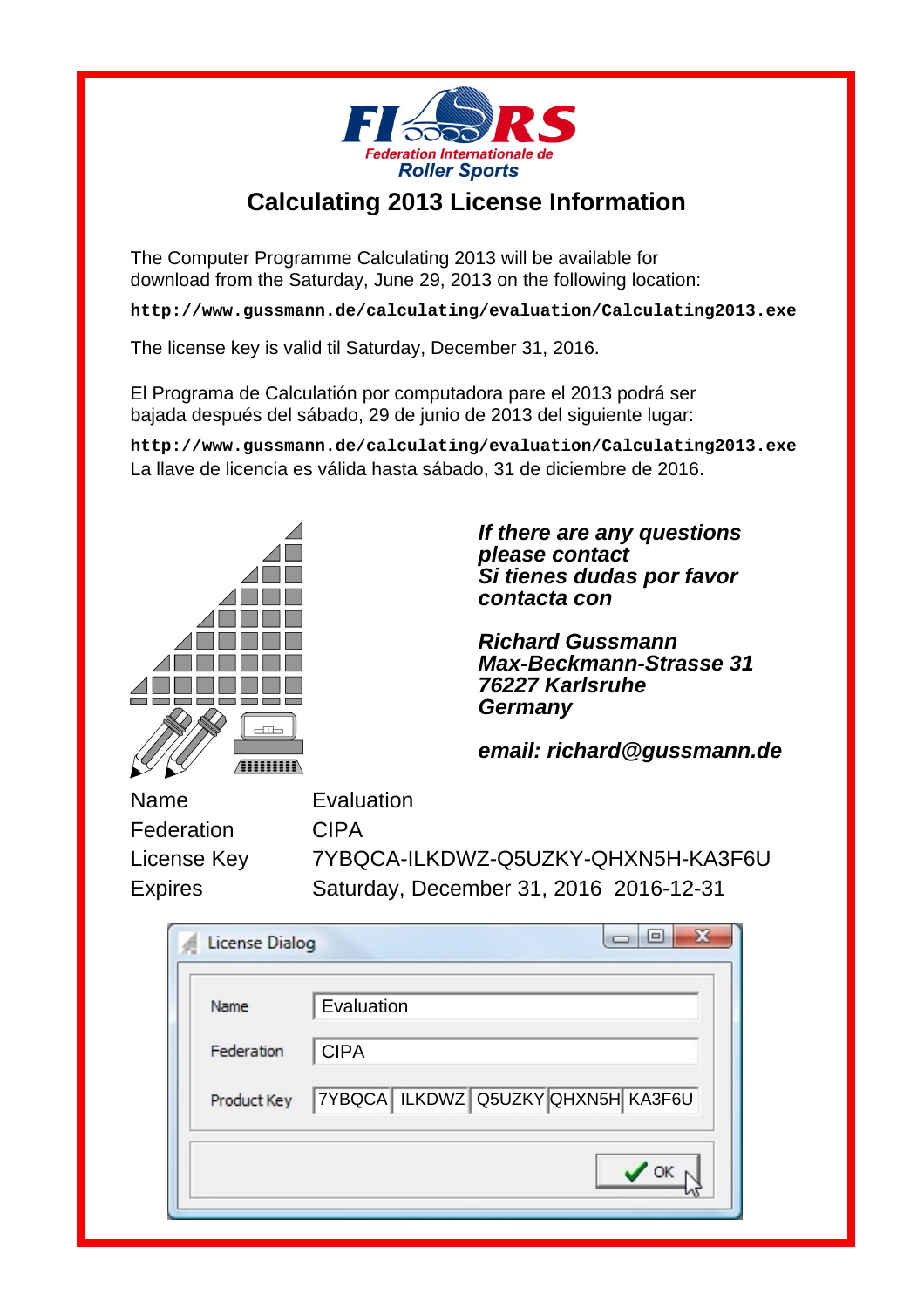# **Results with Style-Dance with Calculating 2013**

Within this year there will be a new edition of the calculation application available. Until then the following instructions will help you to use the current version "Calculating 2013" to calculate results in dance following the new regulations.

# **Preparation of the Competition**

#### **Competition Components and Compulsory Dances**



Please follow these steps

- 1. Select all competition components (Compulsory Dances, Original Dance which will be the Style Dance and the Free Dance)
- 2. Select the number of Compulsory Dances (There will be one Compulsory Dance)
- 3. Select the Competition Relation. We will have to change this later.
- 4. Save it!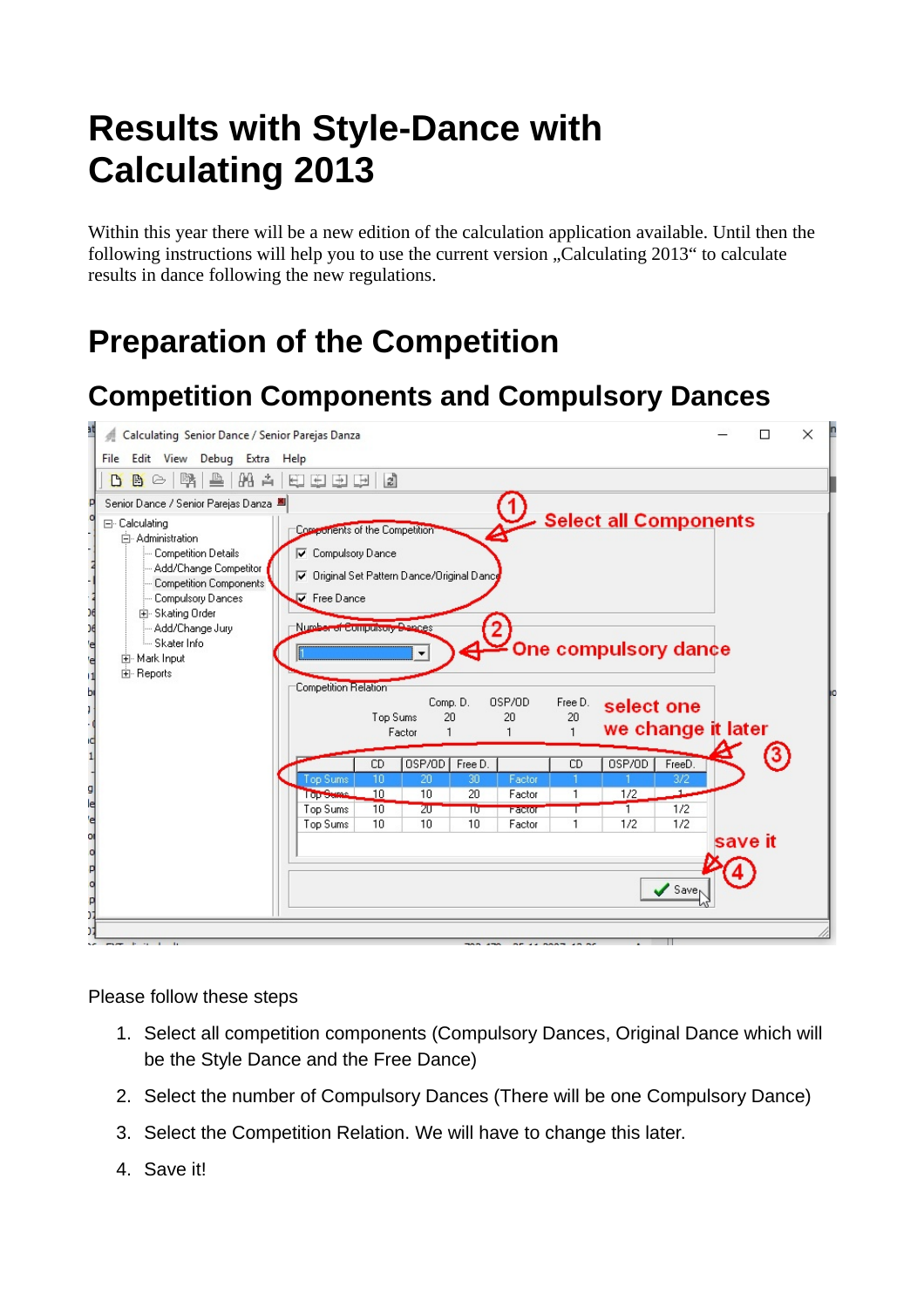### **Enter the Competition Releation**

| Calculating Senior Dance / Senior Parejas Danza |                                                                  |                                 |  |
|-------------------------------------------------|------------------------------------------------------------------|---------------------------------|--|
| File<br>View<br>Edit<br>Extra<br>Debug          | <b>Relax</b>                                                     | In the Menu select "Extra" and  |  |
| 縣<br>≞<br>B<br>G                                | Take Competitor back                                             | then "Set Competition Relation" |  |
| Senior Dance / Senior Parejas                   | Delete Competitor                                                |                                 |  |
| 日· Calculating<br>Administration<br>Fŀ          | Remove Competitor from Result                                    |                                 |  |
| — Competition Details<br>- Add/Change Comp      | Set Competition Relation                                         |                                 |  |
| Competition Compo<br>Compulsory Dance:          | <b>Calculate Results</b>                                         |                                 |  |
| Skating Order<br>田<br>i— Add/Change Jurv        | Remote Controller<br><b>EXECUTIVE WELFARE SERVICE PROVIDENCE</b> |                                 |  |

Please follow these steps

- 1. Select in the menu "Extra" the option "Set Competition Relation".
- 2. Enter the factors as shown in the picture below.
- 3. Press "OK" to confirm the changes.

| <b>Competition Relation</b>                             |                 |                            | × |
|---------------------------------------------------------|-----------------|----------------------------|---|
| Compulsory Figures<br>Short Programme<br>Long Programme | Multiplier<br>8 | <b>Divisor</b><br>10<br>10 |   |
| $\sqrt{X}$ OK N<br>X Cancel                             |                 | Help                       |   |

The following factors will be used

| Component               | <b>Factors</b> | <b>Relation</b> |  |
|-------------------------|----------------|-----------------|--|
| <b>Compulsory Dance</b> | 1,0            | 25%             |  |
| <b>Style Dance</b>      | 0.7            | 35%             |  |
| <b>Free Dance</b>       | 0.8            | 40%             |  |